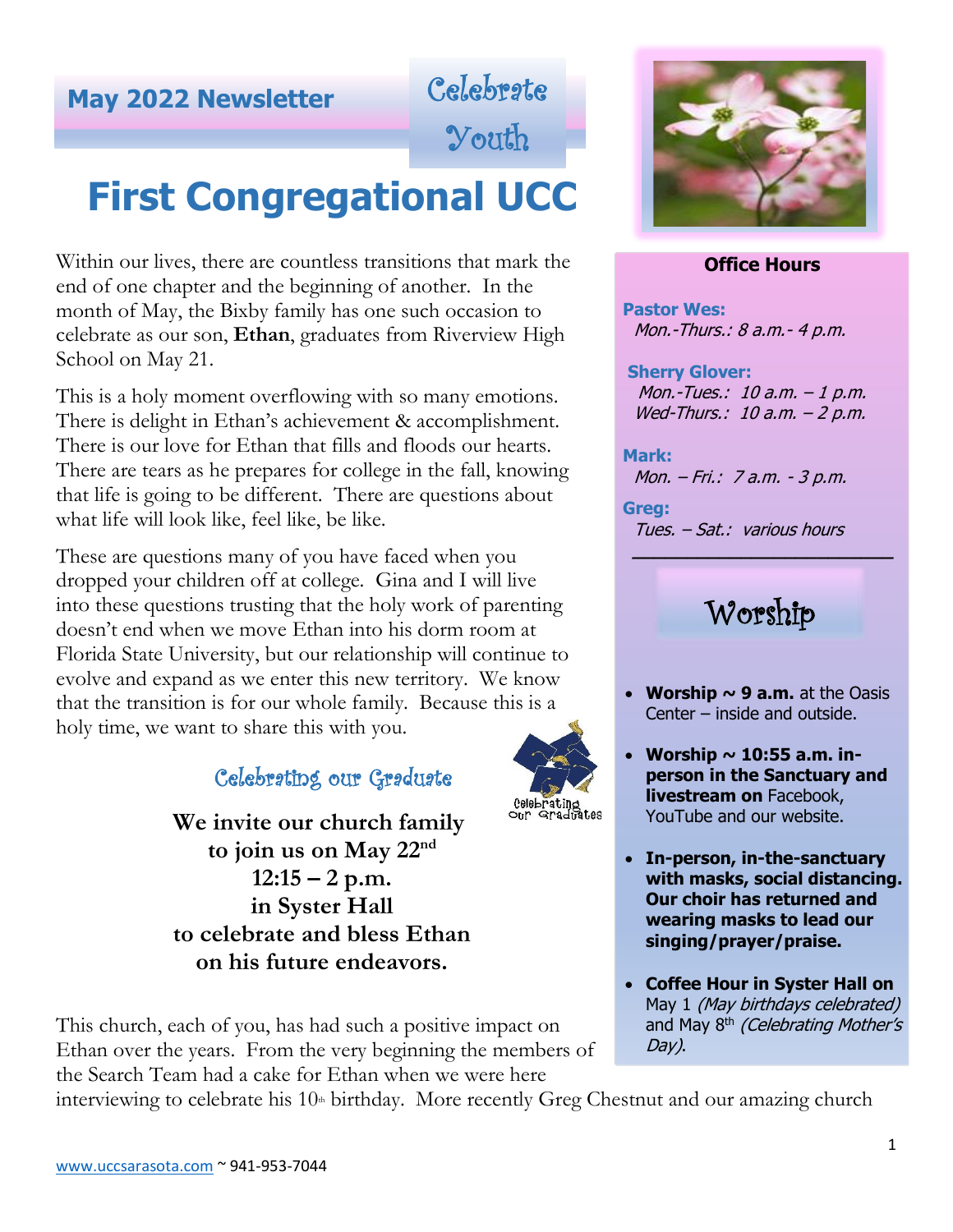choir  $\sim$  especially the bass section and fellow section leaders  $\sim$  have supported Ethan. From Sunday School teachers to people who helped him with school projects to your love and support on Sundays which has been a blessing for the last eight plus years. I hope you will be able to join us on the 22nd.

On May 22<sup>nd</sup>, we will also begin a series: "Stories that Shape Us: Parables for life." Every single day we are telling ourselves stories. When you say, "This always happens to me," after stubbing your toe, you are telling a story. When you tell someone about the project that you saved, you are telling a story. When you share your mistakes, successes, as well as the ordinariness of having cottage cheese and celery for lunch each day; those are all ways you are making sense of life. **You are a meaning-making; story-telling living being.** Stories matter and they shape us. On Sundays we will listen to the stories Jesus told.

On **Monday, May 16th and May 23rd** at 4 p.m., please join me as we discuss the book, "The Story of You" by Ian Morgan Cron. This wonderfully engaging book explores various types of stories people tell themselves to make sense of what is happening around them and within them. Cron helps us sort through how the editorial board in our mind and heart works**. I hope you will participate in this conversation either in-person in the Oasis Center or on Zoom.** If you have questions, let me know.

I look forward to this summer spending time sharing, listening, and deepening our connections to sacred stories that shape us every day.

*With great love ~ Wes*

## **Every Sunday we worship at 9 a.m. at the Oasis Center inside and outside. You are welcome to bring a lawn chair and sit in the beauty of creation.**

## **At 10:55 a.m. worship is in-person in the sanctuary, and livestreamed online (Facebook, YouTube, Website)**

**May 1**  $\sim$  We begin the month of May with a celebration of Confirmation at the 10:55 service. We will offer a blessing to **Dalton Burroughs; James Mayer; and Kaileigh Stephen** who have been meeting with Pastor Wes throughout Lent. Please join in this holy service. We will come to Christ's table to celebrate communion. The focus passage is John 20:19-29.

**May 8** ~ On **Mother's Day Sunday**, we will worship at 9 a.m. and 11 a.m. celebrating women who have shaped our faith from biological mothers to family and friends whose presence has left fingerprints upon our hearts. The focus passage is John 21:1-14.

**May 15**  $\sim$  We wrap up and wind down our journey through the Gospel of John, ending with John 21:15-19. Listen to the echoing invitation of Jesus who calls us to "Follow" even to this day.

**May 22**  $\sim$  We kick off a sermon series on, "Stories that Shape Us: Parables for life." We will begin this series with Matthew 13:1-9 and Pastor Wes will preach, "Bad Farming Practices, Part 1"

**May 29** ~ On Memorial Day Weekend, we continue to explore and examine the parables, Matthew 13:24-30. Pastor Wes will preach, "Bad Farming Practices, Part 2". We will honor those who have served our country in countless ways.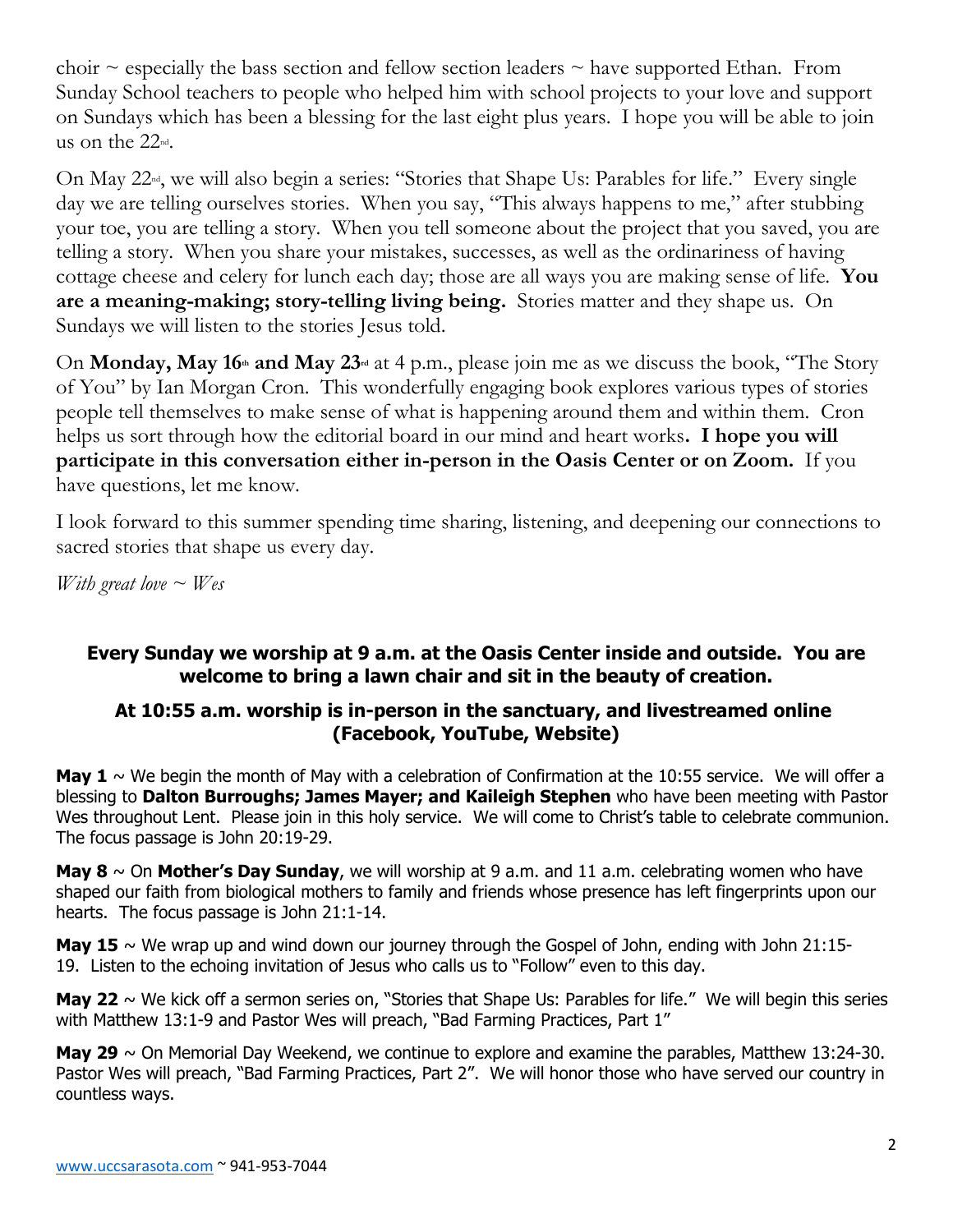## **Stories that Shape Us**



You are invited on **Monday, May 16th and May 23rd** at 4 p.m. for a book discussion on Ian Morgan Cron, "The Story of You" in the **Oasis Center and on Zoom**.

This is a wonderful book to explore how YOU might live the Easter promises of new life during the Spring of 2022. All are welcome to participate and be part of this conversation.

## **Thank You**

Thank you to everyone who participated in the dedication of the new Lending Library on the church campus. Thank you to **Nancy McElroy and Page & Carol McCloud** for making this a reality. The library faces Alta Vista so families can make use of this resource. We still are looking for people to help maintain the library. For more information contact Nancy McElroy.

Thank you to **EVERYONE who showed up to clean the**  church on Saturday, April 10<sup>th</sup>. The sanctuary looks amazing. With gratitude to everyone!

Thank you to **Sarah Dousa** for all her continued hard work on our website throughout Lent. Take a moment to see the NEW "Feature of the Month" at the top of the website.

Thank you to **Bev Carrington and Ruth Olson** for making the palm crosses we gave out on Sunday!

Thank you to **Harry and Carolyn Hinrichs & Page and Carol McCloud** for painting the chapel last month. It looks amazing. We are so grateful for the lending of your talents and skills.

Thank you to our AMAZING Staff: Greg Chestnut, Mark Swain, Sue Fields, Sherry Glover, Douglas Kingsley, and Julian Bermudez all the ways each shine their light. We are blessed!!



Overflowing With Thanks





**Join the Zoom Conversation**

**COLLAGE 2 nd & 4th Tuesdays @**  11 a.m.  $\sim$  Collage is our LGBTQ and Ally Group. All are welcome to join our Collage group on Zoom for support and faithful discussions.

#### **Tuesday Bible Study @ 6:30**

**p.m. ~** We meet on Zoom to discuss the Bible passage for the upcoming Sunday.

**Wednesday Bible Study @ 11 a.m. ~ HYBRID** in the Oasis Center to discuss the Bible passage for the upcoming Sunday.

**Wednesday @ 3 p.m. ~** Sacred Conversations on Race (SCOR)

**\*Zoom links available through Pastor Wes.**

## **Church Bus Driver Needed**

Please prayerfully consider how you can help us continue our connection with our Plymouth Harbor loved ones wishing to attend Sunday services.

We have three drivers, two of whom are seasonal. **NO SPECIAL LICENSE NEEDED.** 

You may speak with Jerry Oliver or Pastor Wes with any questions. **Thank you for considering this ministry.**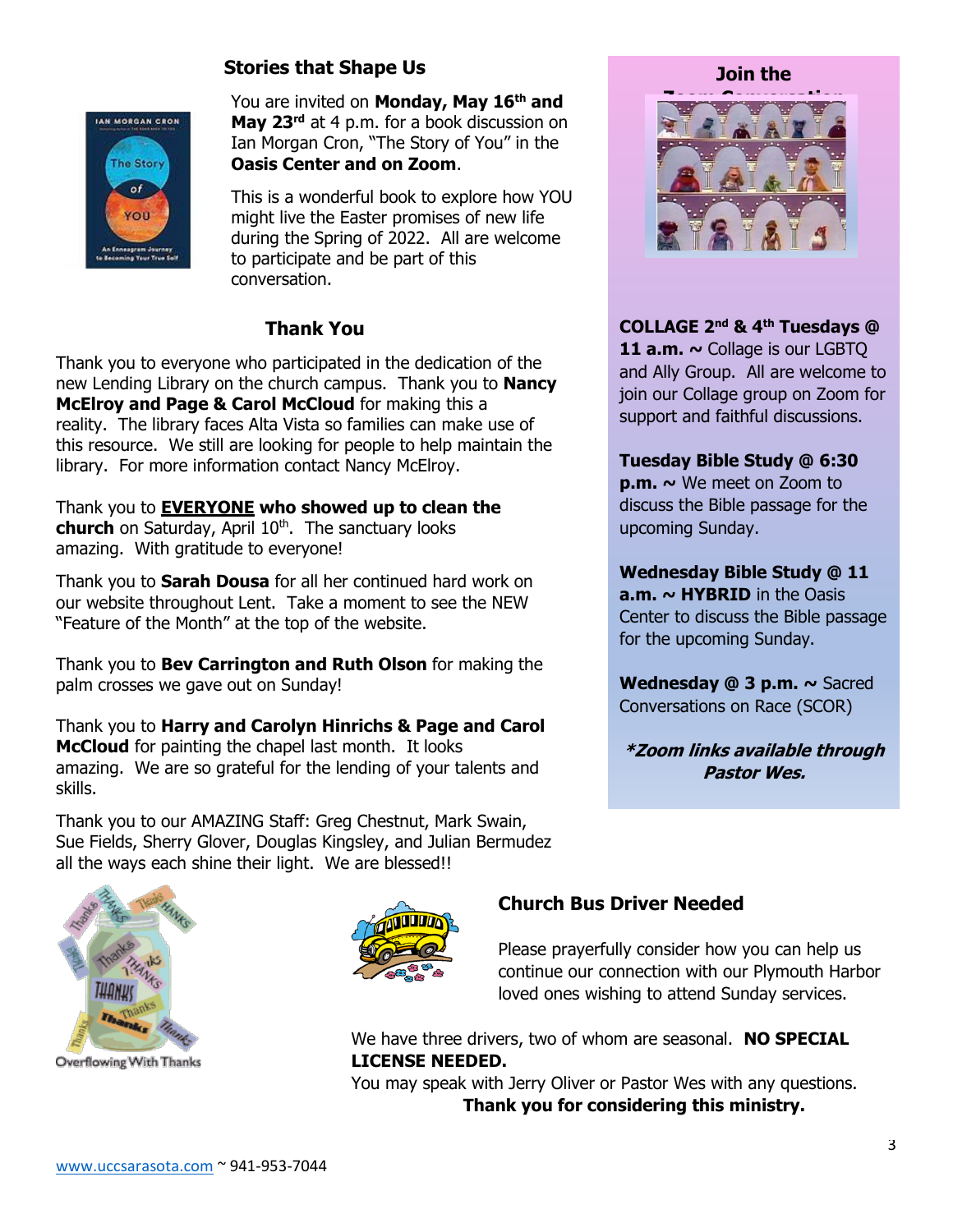## CREATION JUSTICE COVENANT NEWS

#### **Composting: An easy two-way street way to have an impact on our environment!**

A personal story from Sarah Melcher

When I first started to compost, it was for the benefit of my backyard vegetable garden in Cincinnati, to enrich the soil. Later, I learned composting cut down on food waste, which is a significant environmental problem. After leaving Ohio and moving to Sarasota, my spouse and I found a way to compost, even though we live in a condo association. Through sunshinecommunitycompost.org, we got into a program where they supply you with a container with instructions. It tells you what kind of vegetable, fruit, and grain scraps can be included. It also tells you what NOT to put in! When the container is full, we take it to a designated compost collection site, where there are directions for emptying your bucket and covering it with leaves and twigs (browns) provided there. The prize for us is that twice a year we receive cured compost, beautiful rich soil that we use to add nutrients to our gardens.

We feel good about cutting back on food waste and we love getting natural nutrients into our soil. For more information on composting and its environmental benefits, go to the National Resources Defense Council at https://www.nrdc.org/stories/composting-101.

## OPEN AND AFFIRMING COVENANT NEWS

#### **COLLAGE (LGBTQ+ people and allies) ~ Mark Your Calendars:**

**May 15:** In-person luncheon after the 11:00 service. Please RSVP your \$10 box luncheon choice (salad or sandwich) to: [sarajlittle@me.com](mailto:sarajlittle@me.com) or sign up in the Narthex by **May 1.**



**May 10 & May 24th**: Collage Zoom Meeting, 11:00 – Noon.



## **Mother's Day Fellowship ~ Sponsored by COLLAGE**

Please join with our church family & friends for a time of cookies, coffee and tea after the 11 a.m. service on **Mother's Day, May 8.**

**We invite any church member or friend to bring a picture of their mother to be honored. Kindly label the picture with your name and that of your mom.**

## **A Special Thank You**

Our premier showing of the FCUCC Open and Affirming History Film was wellattended where more than forty registered and attended the viewing. Special thanks to all who worked tirelessly on this project to record our history. We are indebted to **Doug Kingsley**, our producer extraordinaire!

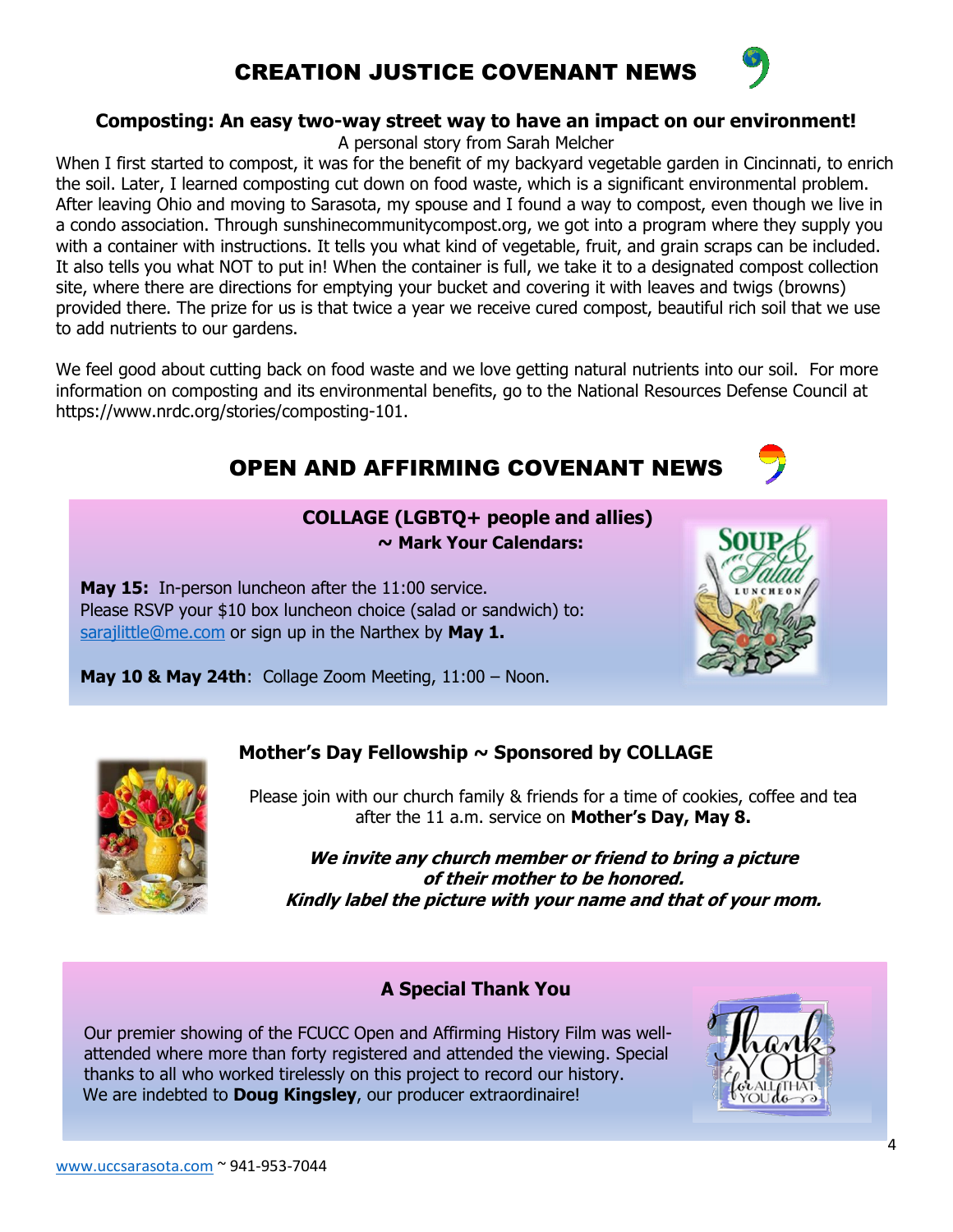## PEACE AND JUSTICE COVENANT NEWS





May is Asian and Pacific Islander Heritage Month, a time set aside for recognizing the contributions and influence of Asian Americans and Pacific Islander Americans to the history, culture, and achievements of the United States. America is indeed fortunate to include in its broad and diverse cultural tapestry the rich and vibrant background of Asians and Pacific Islanders. But recent events have brought to the forefront the long history in this country of violence against Asian American and Pacific Islander (AAPI) women. It is awareness of this problem that our church's Racial Justice Mission Group would like to highlight this month.

The history of Asian and Pacific Islanders in America explains, in part, the roots for discrimination against this population. As Dr. Connie Wue, executive director of AAPI Women Lead noted in a recent The Atlantic magazine article, "Asian and Pacific Islander communities writ large have experienced histories of colonization, of xenophobia, of racism, [and] of patriarchal violence." The stereotypes of AAPI women in American culture can be seen as far back as the 1875 Page Act, which essentially barred single Chinese women from entering the country on the assumption that they wanted to immigrate for the purposes of prostitution.

This view of AAPI women as willing sexual objects, as meek and submissive, makes AAPI women

vulnerable to harassment and violence and appear as any criminal's ideal target, notes Sung Yeon Choimorrow, executive director of the National Asian Pacific American Women's Forum who was quoted on CNN and in the *Herald-*

Tribune. "American culture has hypersexualized and objectified Asian women as long as we've lived here," she notes. A recent survey by her organization found that 74% of AAPI women say they experienced racism or discrimination in the previous 12 months, more than one-half identifying the perpetrator as a stranger, and 47% saying these instances happened in a public space. Racism against AAPI women has intensified with the recent COVID outbreak. Ms. Choimorrow recalls how early in the pandemic, while she was walking in her neighborhood with her daughter, a man chased her down yelling, "Go back home with your China virus."

The recent shootings of six AAPI spa workers in Atlanta, the deaths in New York City of Christina Yuna Lee, who was stabbed, and Michelle Go who was pushed onto the subway tracks, and the case of six men arrested in San Francisco last year for more than 100 incidents of theft, robbery and burglary specifically targeted at AAPI women are just some of the more well-publicized incidents that illustrate this much larger problem. Dr. Wue notes that violence against AAPI women is layered and systemic, and most of it cannot be seen on TV or social media. "For too long," says Ms. Choimorrow, "Asian American women have been all too visible in ways that dehumanize us but invisible in ways that make us human. Changing this will take slow steady work."

In our congregation, this work begins with our awareness not only of the unique history, vibrant culture, and significant contributions that Asians and Pacific Islanders bring to our community, but also of this all-too persistent problem of violence against AAPI women.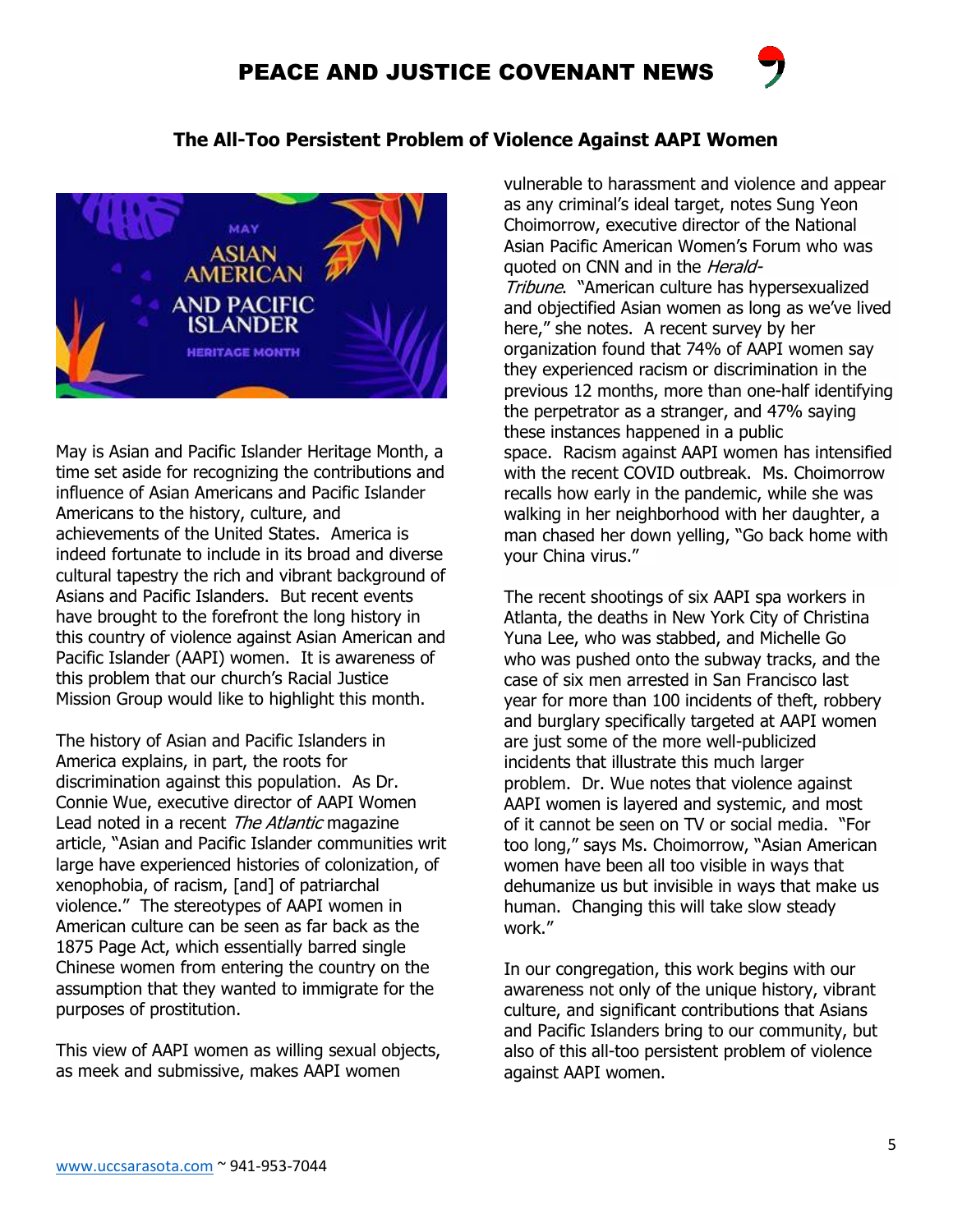## **Thank You All**



Thank you so much Pastor Wes and the First Congregational, UCC Sarasota congregation for hosting the Sarasota Conference on Spirituality, Community and Social Change: The Thought and Spirituality of Howard Thurman. It was a wonderful event and your assistance and hospitality reflected true community.

**A special thank you as well to:** Nancy McElroy and all those who greeted and registered the attendees.Sandy Smith and those who organized and served the lunch on Saturday.Sue Fields and Robin Reich for all the recordkeeping and reports.

All these tasks involved a lot of work; we are appreciative of your grace-filled efforts. Our hope and prayer is that this event and your hospitality will be the seeds of more interfaith and multicultural partnerships.

With gratitude, The Conference Planning Team



## **Sacred Conversations on Race**

We continue our Sacred Conversations on Race on **Wednesdays at 3 p.m.**  We are returning to our study of the **1619 Project edited by Nikole Hannah-Jones.**

There is **ALWAYS** space and place for you to join in this conversation. Truly, **ALL ARE WELCOME HERE!** If you have questions or need a **Zoom** link, let Pastor Wes know.

## **Little Free Library Project**

The Sacred Conversations on Race group is excited that our *Little Free Lending Library is installed and dedicated. Even more exciting, we had our first visitors!!!* 



*If you would like to know more, or want to help, please contact Nancy McElroy, who is spearheading this project, at [fnmcelroy@gmail.com](mailto:fnmcelroy@gmail.com) or 941-527-7257.*

#### **Project 180 News**

The re-entry project for select released incarcerated men has been busy with new projects and housing. You may wish to visit http://www.project180entry.org for more information. May 13 is the next lecture in the Strong Voices Lecture Series.

**DID YOU KNOW** our church has granted permission for the Florida Department of Corrections to hold monthly meetings on our campus for recent parolees and their families as they enter their period of supervision? This is a wonderful way to share our campus for meaningful work—living into our covenants.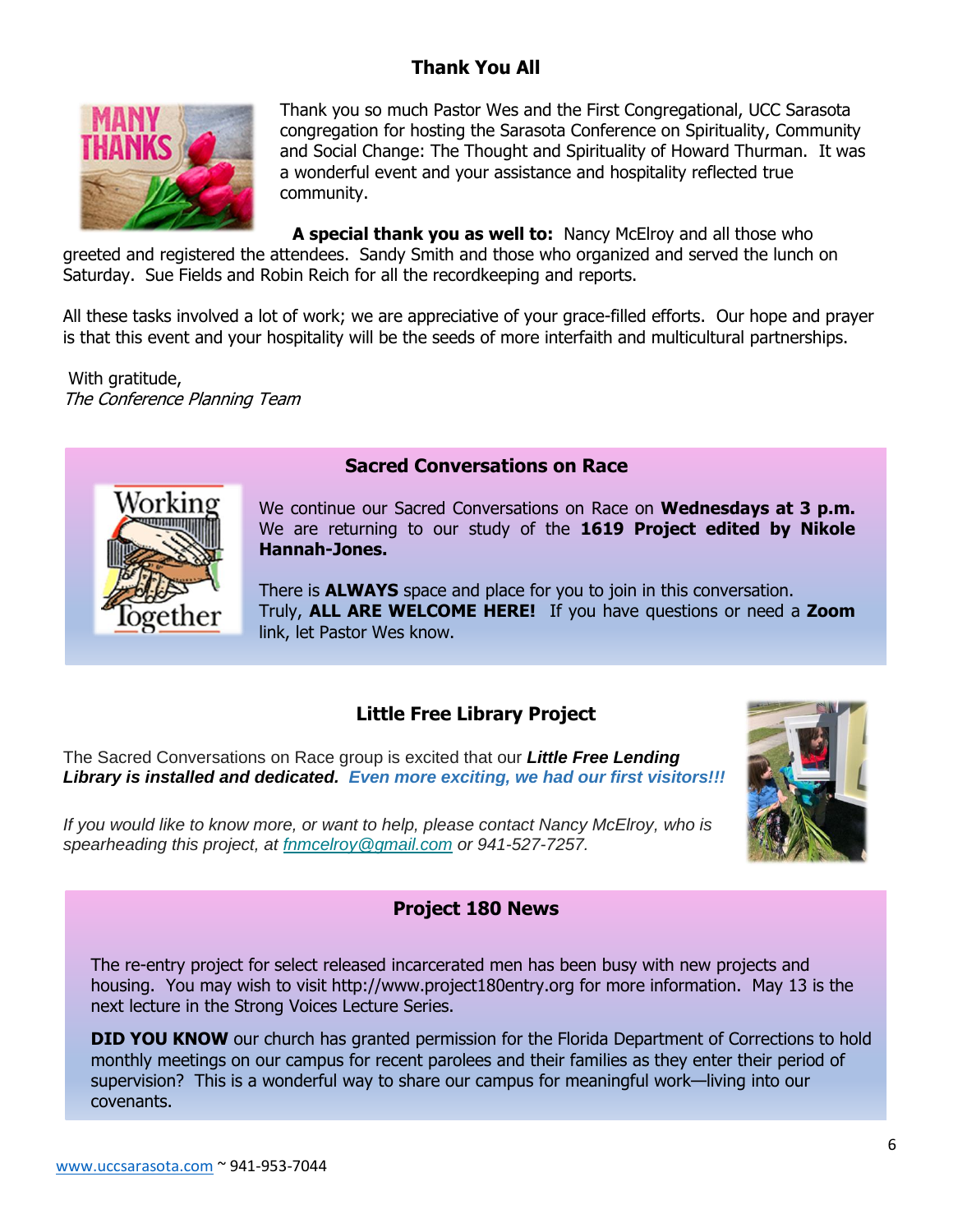## **FIRST UCC Women's Luncheon ~ May 3rd @ 11:30 a.m. "Memory Road Show"**



Do you have a special photo that conjures happy memories? How about an ugly sweater that you wore when you held your first grandchild? Wish to share a souvenir from your trip through the Panama Canal?

The Women's Association is inviting everyone to lunch (\$12) and a "Memory Road Show" on Tuesday, May 3, at 11:30 a.m. in Syster Hall. Come prepared to tell a brief story about your **"Show and Tell."**

Please sign up after either service or call the church office to reserve your place.

## **Kings And Queens Bridge**

Kings and Queens Bridge resumes **Monday, May 9, from 1 p.m. to 4 p.m. in Room 9 of the Education Building.** 

We welcome new players who are interested in playing contract bridge for fun.

Please contact Ethel Rudy at 941-727-0122 or email Ethel at [ethelhr@verizon.net](mailto:ethelhr@verizon.net) whether you are a new or returning player.



Ready Readers is a book discussion group that meets on the second Thursday of every month at noon in the Oasis Center.

We welcome and encourage the participation and input of new members even if you are not able to attend every meeting. For more information and further updates, contact Sandy Smith at [sandysmithvi@gmail.com](about:blank) or 340-227-5121.



Please join us **Thursday, May 12th, at noon in the Oasis Center**. We will be discussing **Midnight at the Blackbird Café** by Heather Webber. Heather Webber's **Midnight at the Blackbird Café** is a captivating blend of magical realism, heartwarming romance, and small-town Southern charm. Nestled in the mountain shadows of Alabama lies the little town of Wicklow. It is here that Anna Kate has returned to bury her beloved Granny Zee, owner of the Blackbird Café.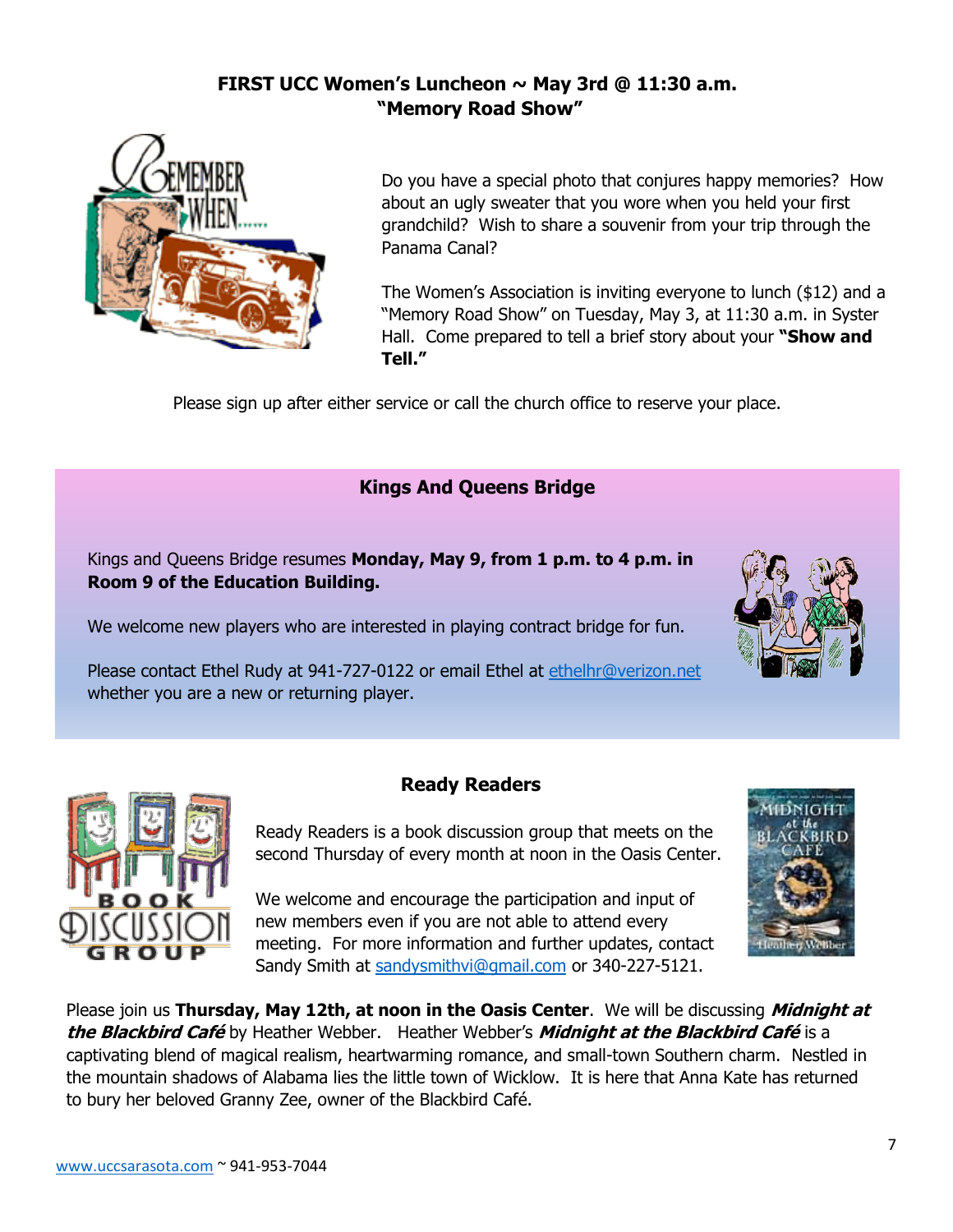## **Community Meal**



We continue our monthly ministry of serving and providing a hot, nutritious and balanced community meal at St. Paul Lutheran Church. With Sandy Smith as our cook and your **homemade brownies,** there are sure to be many smiles.

Not only will our guests be served a delicious meal; they will appreciate the time of fellowship in a safe and welcoming space. It is food for the soul to witness helping those who count on this meal and to see them walk out with smiles and extra goodies. We are thankful for this ministry.

Volunteering with set-up/serving/clean-up functions at St. Paul's Fellowship Hall from **4:00 – 6:30 p.m. on Tuesday, May 24th** is needed, rewarding and much appreciated. **Our number of guests is increasing, and we could use extra help to meet the increased need.**



We continue to wear masks to be safe.  $\sim$  Thank you, Carol Hagglund at [carol.hagglund@gmail.com.](mailto:carol.hagglund@gmail.com)



## **Artful Prayer**

Greg Chestnut will lead us in a music oriented Artful Prayer session on **Thursday, May 12th at 2 p.m.,** on Zoom or in-person in the Oasis Center.

Contact the church office for the Zoom link early in the week of May  $12<sup>th</sup>$ .

This will be the last Artful Prayer session before a summer break, so make sure to get this one on your calendars.

#### **Book Signing ~ Ms. Lovette W. Harper ~ May 1st**



On **Sunday, May 1st**, Ms. Lovette W. Harper will be in **Syster Hall** signing copies of her book, "Southern Roots, Southern Routes: A Memoir" after the **11 a.m. service**. The cost of \$16 can be paid by cash or check.

This is a wonderful chance to read Ms. Harper's beautiful, inspiring and faithful life story. This would also make a wonderful Mother's Day gift for someone special in your life.

Our sincere congratulations to Ms. Harper—we are delighted to share this important accomplishment with you and **thank you for sharing your story**!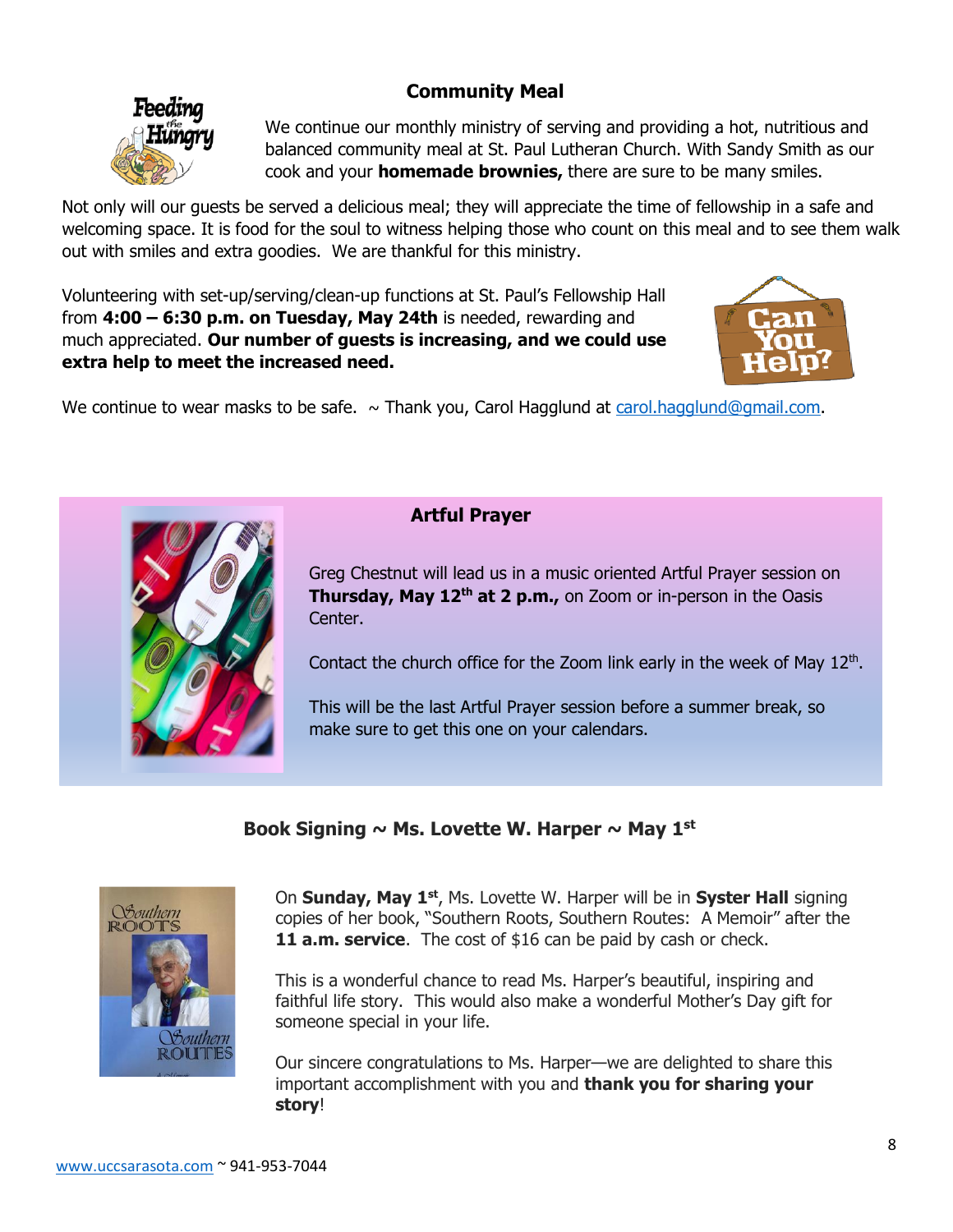

## *May Birthdays*



5/22 Debbie Hays

Taylor Steele

- 5/1 Cheryl Beller 5/16 Barbara Edelin 5/2 Charles Jarman 5/20 Richard Sparrow Sue Shiffrin
- 5/6 Wesley Horner Carmen Landers Blaine Pool Robert Quarles
- 5/9 Gina Bixby 5/26 Helaine Eckstein
- 5/10 Patricia Rolf 5/27 David H. Kerrigan
- 5/11 Bettye Smith 5/28 Virginia Cardozo
- 5/12 Elizabeth Early Becky May 5/29 William Hansen
- 5/13 Garvey Clarke 5/30 Ed Andersen Sandy Smith Gregory Chestnut
- 5/14 Harold Mezile 5/31 Christine Millar
- 5/15 Gerald VanHoose





- 5/3 Kathy & Steve Combs
- 5/6 Drue & Len Murray
- 5/7 Harold & Joy Kuhn
- 5/11 Rick & Jean-Marie Steele
- 5/16 Craig Collemer & Gary LaParl
- 5/23 Donald & Dannie Vance
- 5/25 Jim & Max Althouse
- 5/28 Jeff & Sarah Sands
- 5/30 Fernando & Betsy Traba

**In Loving Memory …**



*Elaine Hevrdejs Hal Ralph*